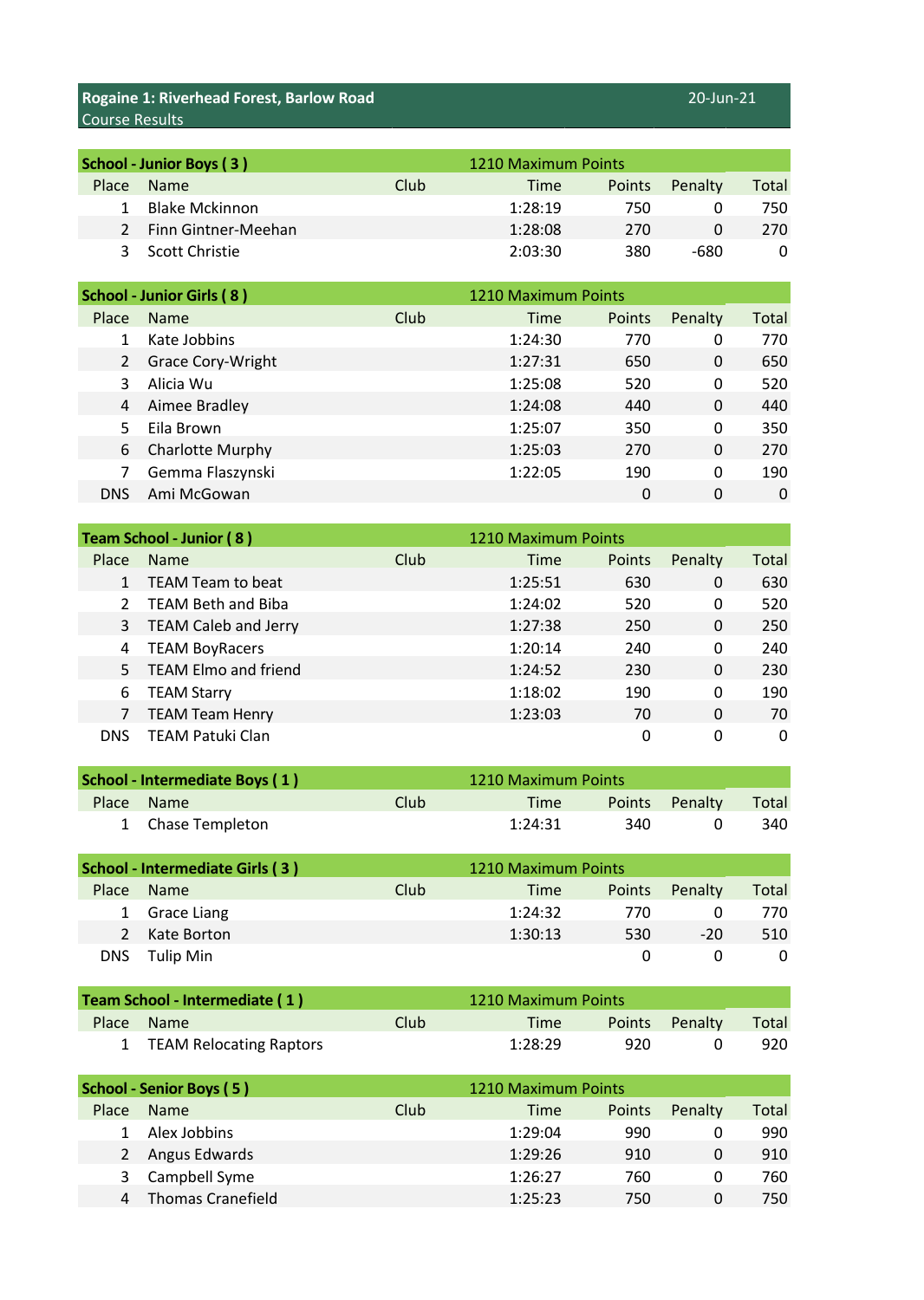| 5 Robert Christie | 1:28:34 | 510 | 510 |  |
|-------------------|---------|-----|-----|--|
|                   |         |     |     |  |

|       | <b>School - Senior Girls (1)</b> |      | 1210 Maximum Points |        |         |       |
|-------|----------------------------------|------|---------------------|--------|---------|-------|
| Place | <b>Name</b>                      | Club | Time                | Points | Penalty | Total |
|       | Sofia Skinner                    |      | 1:24:59             | 550    | 0       | 550   |
|       | Men 20 and under (2)             |      | 1210 Maximum Points |        |         |       |
|       |                                  |      |                     |        |         |       |
| Place | <b>Name</b>                      | Club | Time                | Points | Penalty | Total |
|       | Liam Stolberger                  |      | 1:28:18             | 1010   | 0       | 1010  |
|       | Michael McCormack                |      | 1:24:51             | 910    | 0       | 910   |
|       |                                  |      |                     |        |         |       |

| Women 20 and under (1) |                     |      | 1210 Maximum Points |     |                |       |
|------------------------|---------------------|------|---------------------|-----|----------------|-------|
| Place                  | <b>Name</b>         | Club | Time                |     | Points Penalty | Total |
|                        | 1 Rebecca Greenwood |      | 1:27:54             | 690 |                | 690   |

|                | <b>Men - Open (12)</b>   |      | 1210 Maximum Points |               |              |       |
|----------------|--------------------------|------|---------------------|---------------|--------------|-------|
| Place          | Name                     | Club | Time                | <b>Points</b> | Penalty      | Total |
| 1              | Cameron de Lisle         |      | 1:27:58             | 1210          | 0            | 1210  |
| $\overline{2}$ | Jason Brown              |      | 1:30:11             | 940           | $-20$        | 920   |
| 3              | Rohan Lynham             |      | 1:28:20             | 760           | $\mathbf{0}$ | 760   |
| 4              | Sam Walker               |      | 1:29:16             | 690           | 0            | 690   |
| 5              | <b>Thomas Stolberger</b> |      | 1:28:29             | 680           | $\mathbf{0}$ | 680   |
| 6              | Oliver Braun             |      | 1:30:17             | 680           | $-20$        | 660   |
|                | Matt Heads               |      | 1:29:53             | 620           | $\Omega$     | 620   |
| 8              | <b>Brendan Coffey</b>    |      | 1:29:30             | 580           | 0            | 580   |
| 9              | Joshua Bax               |      | 1:27:43             | 560           | 0            | 560   |
| 10             | Hau Lo                   |      | 1:24:25             | 330           | 0            | 330   |
| 11             | <b>Tristan Mercer</b>    |      | 2:14:56             | 520           | $-900$       | 0     |
| <b>DNS</b>     | Daniel Monckton          |      |                     | 0             | 0            | 0     |

|            | Women - Open (8)       |      | 1210 Maximum Points |        |         |       |
|------------|------------------------|------|---------------------|--------|---------|-------|
| Place      | <b>Name</b>            | Club | Time                | Points | Penalty | Total |
|            | <b>Emma Carruthers</b> |      | 1:31:29             | 830    | -40     | 790   |
| 2          | Fiona Mcbryde          |      | 1:27:50             | 770    | 0       | 770   |
|            | Anna Henwood           |      | 1:26:48             | 490    | 0       | 490   |
| 4          | An Ran Chen            |      | 1:25:37             | 440    | 0       | 440   |
| 5.         | Isobel Campbell        |      | 1:26:16             | 350    | 0       | 350   |
| 6          | Jasmine Zhang          |      | 1:28:10             | 260    | 0       | 260   |
|            | <b>Bianca Mercer</b>   |      | 2:14:57             | 620    | $-900$  | 0     |
| <b>DNS</b> | Lara Molloy            |      |                     | 0      | 0       | 0     |

|       | <b>Men 40 and over (12)</b> |             | 1210 Maximum Points |               |          |       |
|-------|-----------------------------|-------------|---------------------|---------------|----------|-------|
| Place | <b>Name</b>                 | <b>Club</b> | <b>Time</b>         | <b>Points</b> | Penalty  | Total |
| 1     | Alexander Hood              |             | 1:28:22             | 940           | 0        | 940   |
|       | Dennis Wakefield            |             | 1:27:06             | 930           | 0        | 930   |
| 3     | Neill McGowan               |             | 1:27:53             | 870           | $\Omega$ | 870   |
| 4     | Vaughan Taylor              |             | 1:26:35             | 780           | 0        | 780   |
| 5     | Robert Murphy               |             | 1:30:09             | 760           | $-20$    | 740   |
| 6     | Philip Elworthy             |             | 1:28:14             | 730           | 0        | 730   |
|       | <b>Matthew Downs</b>        |             | 1:30:08             | 530           | $-20$    | 510   |
| 8     | Alexander Behse             |             | 1:18:39             | 480           | 0        | 480   |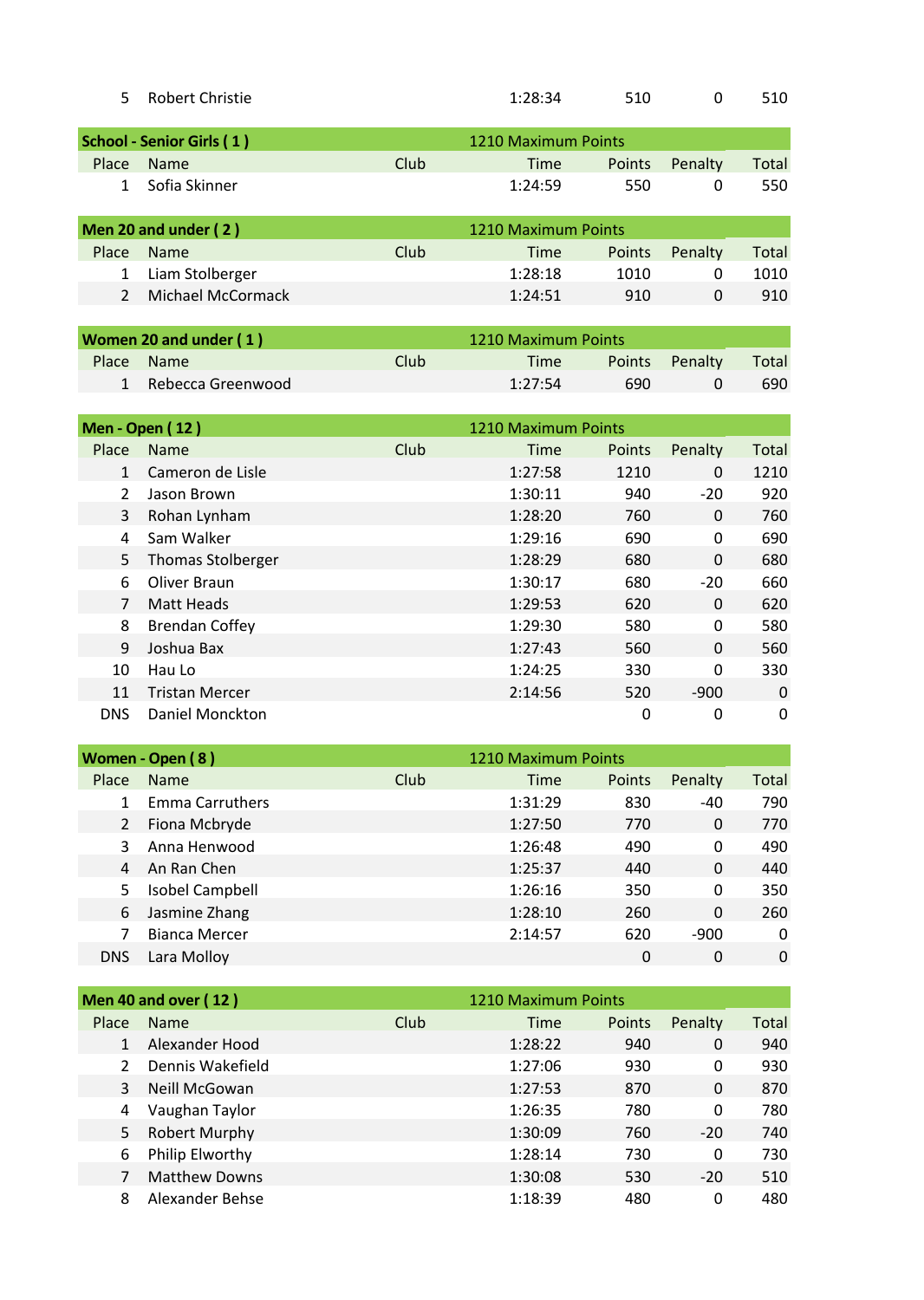| 9  | Shane Bradley      | 1:24:11 | 440 | 440 |
|----|--------------------|---------|-----|-----|
| 10 | Takaaki Hatanaka   | 1:25:43 | 440 | 440 |
|    | 11 Roger Woodroofe | 1:28:11 | 330 | 330 |
|    | 12 Paul Ayres      | 1:23:46 | 250 | 250 |

| Men's Team (8) |                        |      | 1210 Maximum Points |        |         |       |  |  |
|----------------|------------------------|------|---------------------|--------|---------|-------|--|--|
| Place          | <b>Name</b>            | Club | Time                | Points | Penalty | Total |  |  |
|                | <b>TEAM Jacksonz</b>   |      | 1:26:01             | 790    | 0       | 790   |  |  |
|                | <b>TEAM The A Team</b> |      | 1:27:35             | 730    | 0       | 730   |  |  |
| 3              | TEAM Flying Kakapo's   |      | 1:28:41             | 540    | 0       | 540   |  |  |
| 4              | <b>TEAM Double Ds</b>  |      | 1:28:49             | 520    | 0       | 520   |  |  |
| 5.             | <b>TEAM Morrison</b>   |      | 1:16:50             | 450    | 0       | 450   |  |  |
| 6              | <b>TEAM Forsyth</b>    |      | 1:26:29             | 350    | 0       | 350   |  |  |
|                | TEAM Flying blind 1    |      | 1:26:42             | 350    | 0       | 350   |  |  |
| 8              | <b>TEAM Beebo</b>      |      | 30:33               | 350    | 0       | 0     |  |  |

|                | <b>Women's Team (24)</b>                 |      | 1210 Maximum Points |        |             |       |
|----------------|------------------------------------------|------|---------------------|--------|-------------|-------|
| Place          | Name                                     | Club | Time                | Points | Penalty     | Total |
| $\mathbf{1}$   | <b>TEAM Seeya Later AlliFrater</b>       |      | 1:29:32             | 820    | $\Omega$    | 820   |
| $\overline{2}$ | TEAM Day 1                               |      | 1:27:23             | 570    | 0           | 570   |
| 3              | <b>TEAM J&amp;C</b>                      |      | 1:29:12             | 570    | 0           | 570   |
| 4              | <b>TEAM Nickman</b>                      |      | 1:26:52             | 540    | $\mathbf 0$ | 540   |
| 5              | <b>TEAM Caheha</b>                       |      | 1:29:01             | 540    | 0           | 540   |
| 6              | <b>TEAM Wow's</b>                        |      | 1:27:03             | 520    | 0           | 520   |
| $\overline{7}$ | TEAM The Lion and the Kiwi               |      | 1:26:14             | 510    | 0           | 510   |
| 8              | <b>TEAM Chicks with Sticks</b>           |      | 1:30:15             | 520    | $-20$       | 500   |
| 9              | <b>TEAM Wine and Cheese</b>              |      | 1:28:58             | 490    | $\mathbf 0$ | 490   |
| 10             | TEAM I SpyTree.                          |      | 1:24:21             | 470    | 0           | 470   |
| 11             | <b>TEAM Four Forest Friends</b>          |      | 1:31:48             | 510    | $-40$       | 470   |
| 12             | <b>TEAM Double Vision</b>                |      | 1:30:22             | 480    | $-20$       | 460   |
| 13             | <b>TEAM Fuse Creative</b>                |      | 1:31:31             | 490    | -40         | 450   |
| 14             | <b>TEAM Hammonds</b>                     |      | 1:30:51             | 450    | $-20$       | 430   |
| 15             | <b>TEAM Hutcheson</b>                    |      | 1:26:10             | 400    | $\mathbf 0$ | 400   |
| 16             | <b>TEAM Greenrunners</b>                 |      | 1:26:24             | 390    | 0           | 390   |
| 17             | <b>TEAM Smashing Goals</b>               |      | 1:24:40             | 370    | 0           | 370   |
| 18             | <b>TEAM Pit Crew</b>                     |      | 1:25:21             | 330    | 0           | 330   |
| 19             | <b>TEAM Lost Keys</b>                    |      | 1:27:20             | 330    | 0           | 330   |
| 20             | <b>TEAM Cakes &amp; Ladders</b>          |      | 1:27:22             | 330    | 0           | 330   |
| 21             | <b>TEAM Steel Girls</b>                  |      | 1:23:17             | 320    | 0           | 320   |
| 22             | <b>TEAM Strong &amp; Steady</b>          |      | 1:30:14             | 330    | $-20$       | 310   |
| 23             | <b>TEAM Series of unfortunate events</b> |      | 1:30:32             | 300    | $-20$       | 280   |
| 24             | <b>TEAM Jackson Family</b>               |      | 1:30:37             | 260    | $-20$       | 240   |

|       | Mixed Team (33)            |      | 1210 Maximum Points |        |         |       |
|-------|----------------------------|------|---------------------|--------|---------|-------|
| Place | <b>Name</b>                | Club | Time                | Points | Penalty | Total |
|       | <b>TEAM Madeline Bell</b>  |      | 1:24:53             | 720    | 0       | 720   |
|       | <b>TEAM SMH</b>            |      | 1:29:01             | 720    | 0       | 720   |
|       | 3 TEAM Hunter gatherers    |      | 55:44               | 630    | 0       | 630   |
|       | 4 TEAM Hardcore Stragglers |      | 1:27:21             | 580    | 0       | 580   |
|       | <b>TEAM Weir 2</b>         |      | 1:25:48             | 540    | 0       | 540   |
| 6     | <b>TEAM Griffs</b>         |      | 1:26:11             | 540    | 0       | 540   |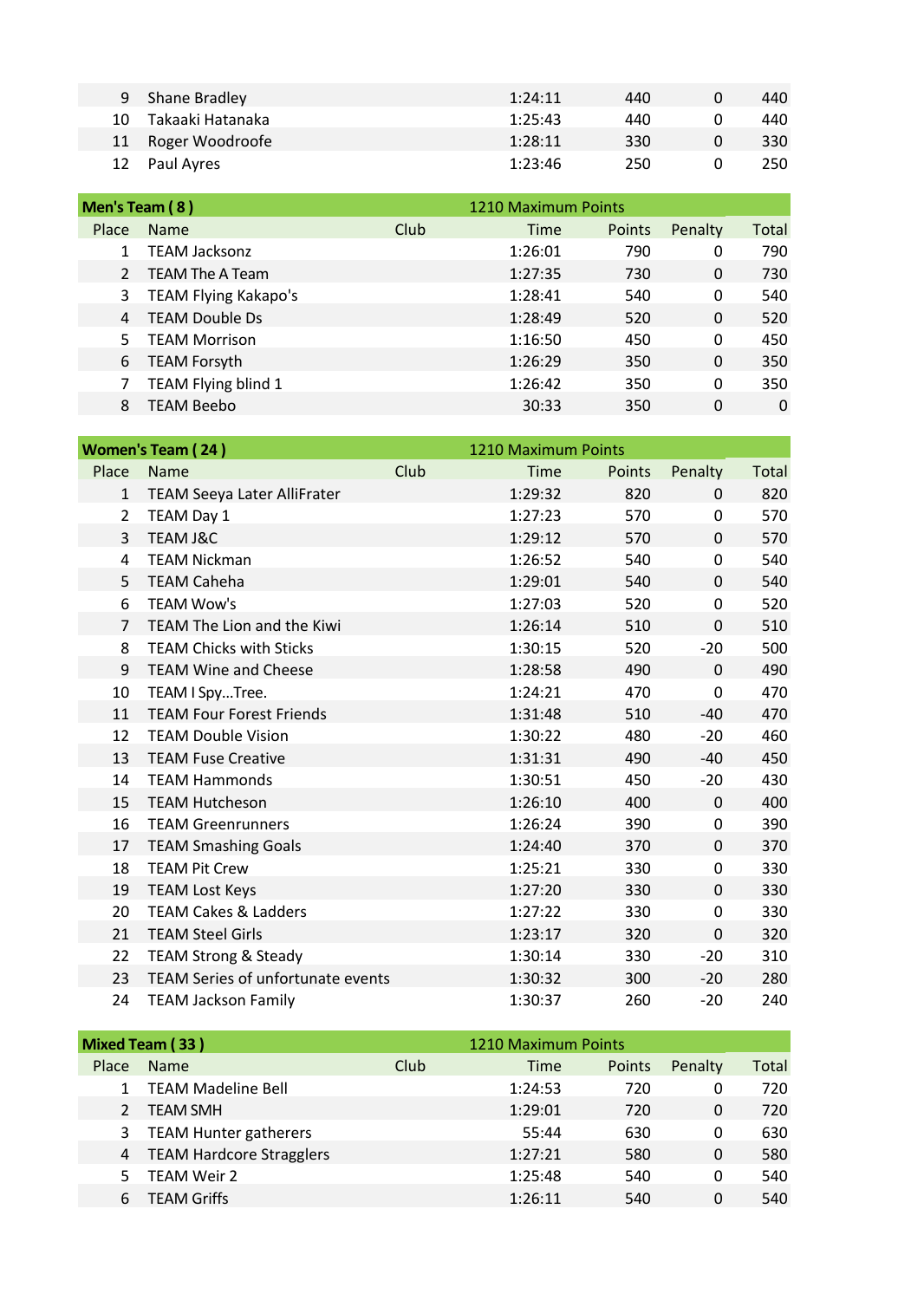| 7          | <b>TEAM Team Stay Hard</b>                 | 1:26:58 | 530         | 0           | 530 |
|------------|--------------------------------------------|---------|-------------|-------------|-----|
| 8          | <b>TEAM The Questionably Quick Quartet</b> | 1:22:13 | 460         | $\Omega$    | 460 |
| 9          | <b>TEAM Hodgetts</b>                       | 1:27:24 | 450         | 0           | 450 |
| 10         | <b>TEAM Nico and Alex</b>                  | 1:28:09 | 440         | $\mathbf 0$ | 440 |
| 11         | <b>TEAM Mollys Mob</b>                     | 1:28:17 | 440         | 0           | 440 |
| 12         | <b>TEAM Tanberger</b>                      | 1:23:55 | 410         | 0           | 410 |
| 13         | <b>TEAM The Skyerockets</b>                | 1:26:03 | 390         | 0           | 390 |
| 14         | <b>TEAM Team Page</b>                      | 1:30:35 | 400         | $-20$       | 380 |
| 15         | <b>TEAM TeamBintliff</b>                   | 1:26:11 | 370         | 0           | 370 |
| 16         | <b>TEAM Lost &amp; Found</b>               | 1:17:46 | 360         | 0           | 360 |
| 17         | TEAM The B team                            | 1:20:16 | 350         | 0           | 350 |
| 18         | <b>TEAM Team Craislabie</b>                | 1:26:26 | 350         | $\mathbf 0$ | 350 |
| 19         | <b>TEAM Marshalls</b>                      | 1:25:34 | 330         | 0           | 330 |
| 20         | <b>TEAM The Coasters</b>                   | 1:22:03 | 310         | $\Omega$    | 310 |
| 21         | <b>TEAM CEL</b>                            | 1:26:31 | 300         | 0           | 300 |
| 22         | <b>TEAM Volcanic Drama</b>                 | 1:35:22 | 420         | $-120$      | 300 |
| 23         | <b>TEAM Getgo</b>                          | 29:50   | 280         | 0           | 280 |
| 24         | TEAM Whos in Charge?                       | 1:26:17 | 270         | $\Omega$    | 270 |
| 25         | <b>TEAM MurGin</b>                         | 1:28:04 | 270         | $\pmb{0}$   | 270 |
| 26         | <b>TEAM Woodzies</b>                       | 1:23:46 | 250         | $\mathbf 0$ | 250 |
| 27         | TEAM SLOW IS FAST TOO                      | 1:18:49 | 230         | 0           | 230 |
| 28         | <b>TEAM SunConscious</b>                   | 1:27:52 | 230         | $\Omega$    | 230 |
| 29         | <b>TEAM Cattanach</b>                      | 1:28:16 | 230         | $\mathbf 0$ | 230 |
| 30         | TEAM We Got Lost From Welly                | 1:23:57 | 190         | $\mathbf 0$ | 190 |
| 31         | TEAM Your Pace or Mine?                    | 1:31:41 | 220         | $-40$       | 180 |
| 32         | <b>TEAM Fast Runners</b>                   | 1:25:12 | 170         | 0           | 170 |
| <b>DNS</b> | <b>TEAM Buxton Rank Horgan</b>             |         | $\mathbf 0$ | 0           | 0   |

|            | Women 40 and over (6) |      | 1210 Maximum Points |        |                |       |
|------------|-----------------------|------|---------------------|--------|----------------|-------|
| Place      | <b>Name</b>           | Club | Time                | Points | Penalty        | Total |
| 1          | Kylie Brown           |      | 1:29:27             | 580    | 0              | 580   |
|            | Nicole Skinner        |      | 1:24:58             | 550    | $\overline{0}$ | 550   |
| 3          | Louise Borton         |      | 1:26:14             | 550    | 0              | 550   |
| 4          | Kelly Meikle          |      | 1:25:03             | 530    | 0              | 530   |
| 5.         | Lesa Lomas            |      | 1:22:32             | 440    | $\Omega$       | 440   |
| <b>DNS</b> | Lise Turner           |      |                     | 0      | 0              | 0     |

|                | <b>Men 50 and over (17)</b> |      | 1210 Maximum Points |        |          |       |
|----------------|-----------------------------|------|---------------------|--------|----------|-------|
| Place          | <b>Name</b>                 | Club | Time                | Points | Penalty  | Total |
| 1              | Andrew de Lisle             |      | 1:24:27             | 840    | 0        | 840   |
| 2              | Mark Lawson                 |      | 1:28:42             | 820    | 0        | 820   |
| 3              | Guy Cory-Wright             |      | 1:26:55             | 780    | 0        | 780   |
| 4              | Mark Frater                 |      | 1:29:14             | 780    | 0        | 780   |
| 5              | Paul Ireland                |      | 1:30:45             | 790    | $-20$    | 770   |
| 6              | David Cranefield            |      | 1:25:41             | 750    | 0        | 750   |
| $\overline{7}$ | Steve Oram                  |      | 1:27:56             | 730    | 0        | 730   |
| 8              | Jeff Greenwood              |      | 1:28:48             | 720    | 0        | 720   |
| 9              | <b>Russell Syme</b>         |      | 1:28:16             | 650    | $\Omega$ | 650   |
| 10             | Jan Jager                   |      | 1:27:33             | 640    | 0        | 640   |
| 11             | Simon Hunt                  |      | 1:27:20             | 590    | $\Omega$ | 590   |
| 12             | <b>Grant Mckinnon</b>       |      | 1:27:53             | 580    | 0        | 580   |